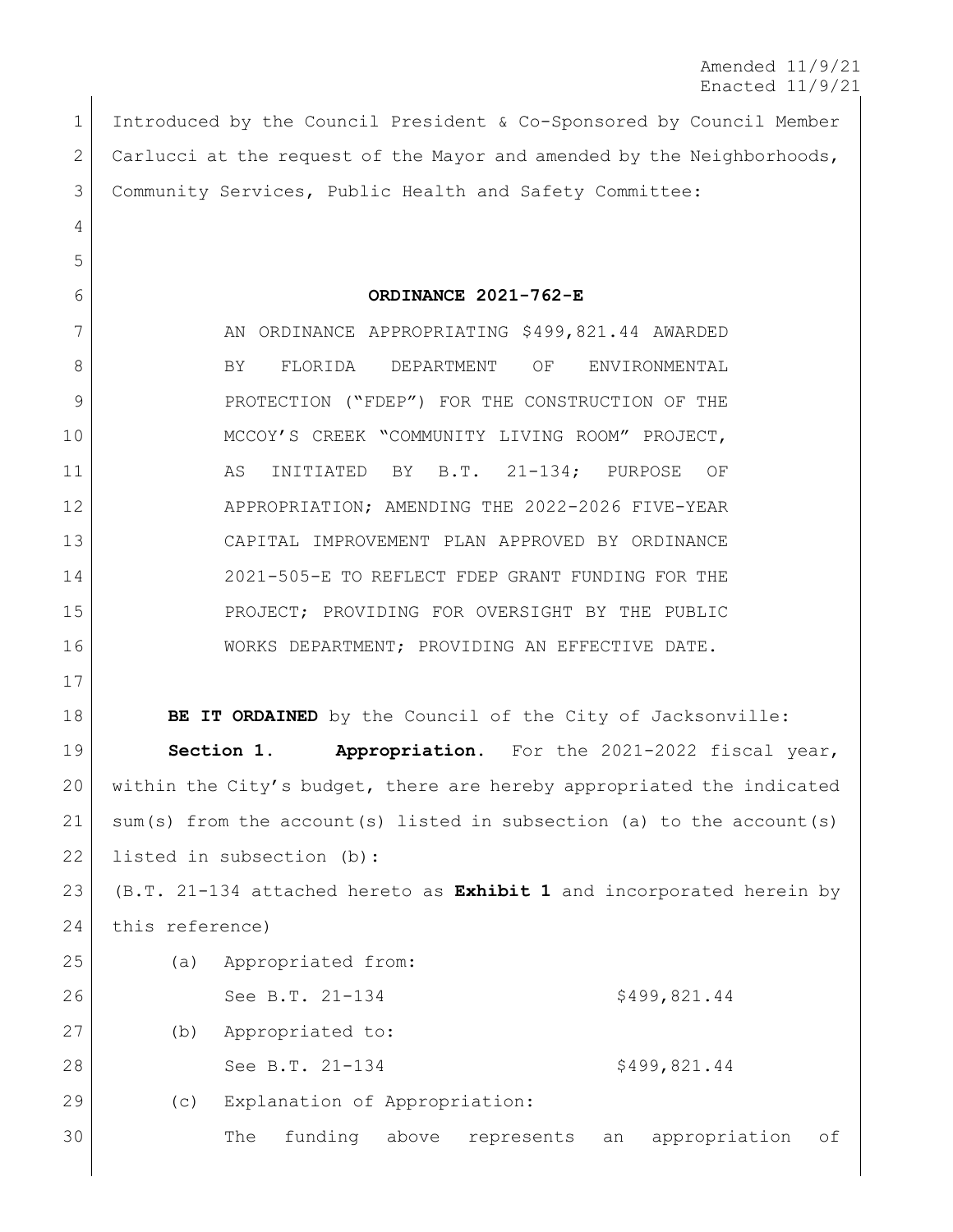1 <br>
<sup>5499,821.44</sup> in Public Works Department funding from the 2 Florida Department of Environmental Protection. These funds will be used to assist the Public Works Department 4 with construction of the "Community Living Room" project 5 along McCoy's Creek channel to provide an outdoor community 6 space and mitigate current drainage issues. The grant period will conclude June 30, 2022.

 **Section 2. Purpose.** The purpose of the appropriation in Section 1 is to support the Public Works Department with construction of the "Community Living Room" project along McCoy's Creek channel to provide an outdoor community space and mitigate current drainage issues. A copy of the State-Funded Florida Department of Environmental Protection Grant Agreement (Agreement Number: R2235) providing the terms and conditions relative to receipt and expenditure of the grant funds has been placed **On File** with the Office of Legislative Services.

 **Section 3. Capital Improvement Plan Amendment.** Ordinance 2021-505-E, adopting the 2022-2026 Five-Year Capital Improvement Plan (the "CIP") for the City and certain of its independent agencies, is hereby amended to provide funding for the Project, as more fully described in the Project Information Sheet, attached hereto as **Revised Exhibit 2**, labeled as "Revised Exhibit 2, Rev CIP Sheet, November 1, 2021 - NCSPHS" and incorporated herein by this reference. The City Council finds that the deferral of this amendment of the CIP until 25 the next annual budget and CIP review will be detrimental to the best interests of the community because such deferral will result in unnecessary delay of the Project and loss of grant funding for the Project. Pursuant to Section 122.605(c), *Ordinance Code*, enactment of this Ordinance requires the affirmative vote of two-thirds of the City Council members present at the meeting because of the CIP amendment set forth in this section. This Ordinance shall constitute